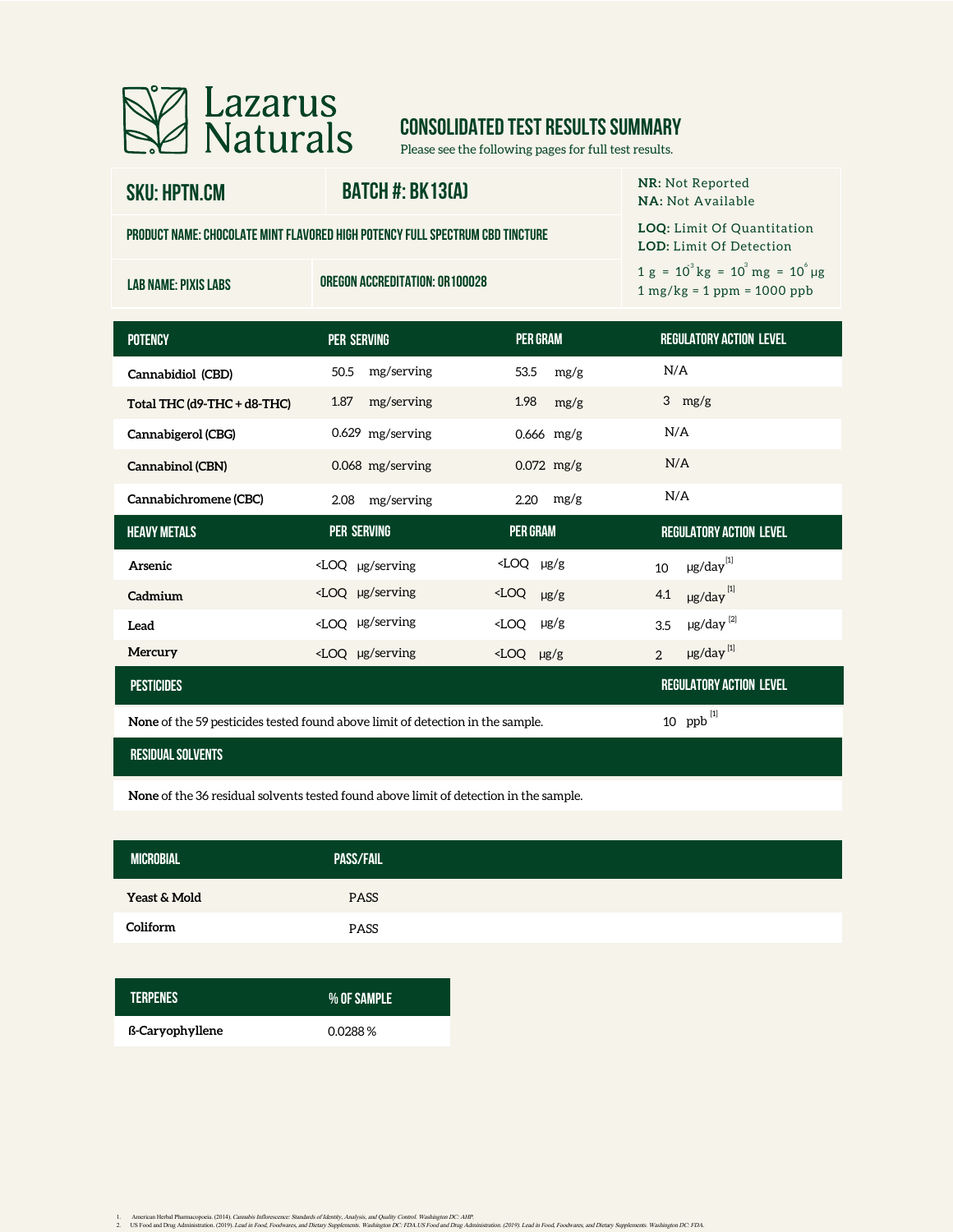



**Report Number: Report Date: ORELAP#:** 12/05/2019 OR100028 **Received:** 11/25/19 16:45 **Purchase Order:** 19-014387/D03.R00

| <b>Customer:</b>         | Etz Hayim Holdings     |
|--------------------------|------------------------|
| <b>Product identity:</b> | BK13(A) HPTN.CM Bottom |
| <b>Client/Metrc ID:</b>  | ٠                      |
| Laboratory ID:           | 19-014387-0003         |

#### **Summary**

| Potency:                  |        |                        | Summary       |                                      |               |
|---------------------------|--------|------------------------|---------------|--------------------------------------|---------------|
| Analyte per 1ml           | Result | <b>Units</b><br>Limits | <b>Status</b> | CBD-Total per 1ml                    | 50.5 mg/1ml   |
| CBC per 1ml <sup>t</sup>  | 2.08   | mg/1ml                 |               |                                      |               |
| CBD per 1ml               | 50.5   | mg/1ml                 |               | THC-Total per 1ml                    | $1.87$ mg/1ml |
| CBDV per 1ml <sup>t</sup> | 0.381  | mg/1ml                 |               |                                      |               |
| CBG per 1ml <sup>t</sup>  | 0.629  | mg/1ml                 |               | (Reported in milligrams per serving) |               |
| CBL per 1ml <sup>t</sup>  | 0.0799 | mg/1ml                 |               |                                      |               |
| CBN per 1ml               | 0.0677 | mg/1ml                 |               |                                      |               |
| $\Delta$ 9-THC per 1ml    | 1.87   | mg/1ml                 |               |                                      |               |

Page 1 of 7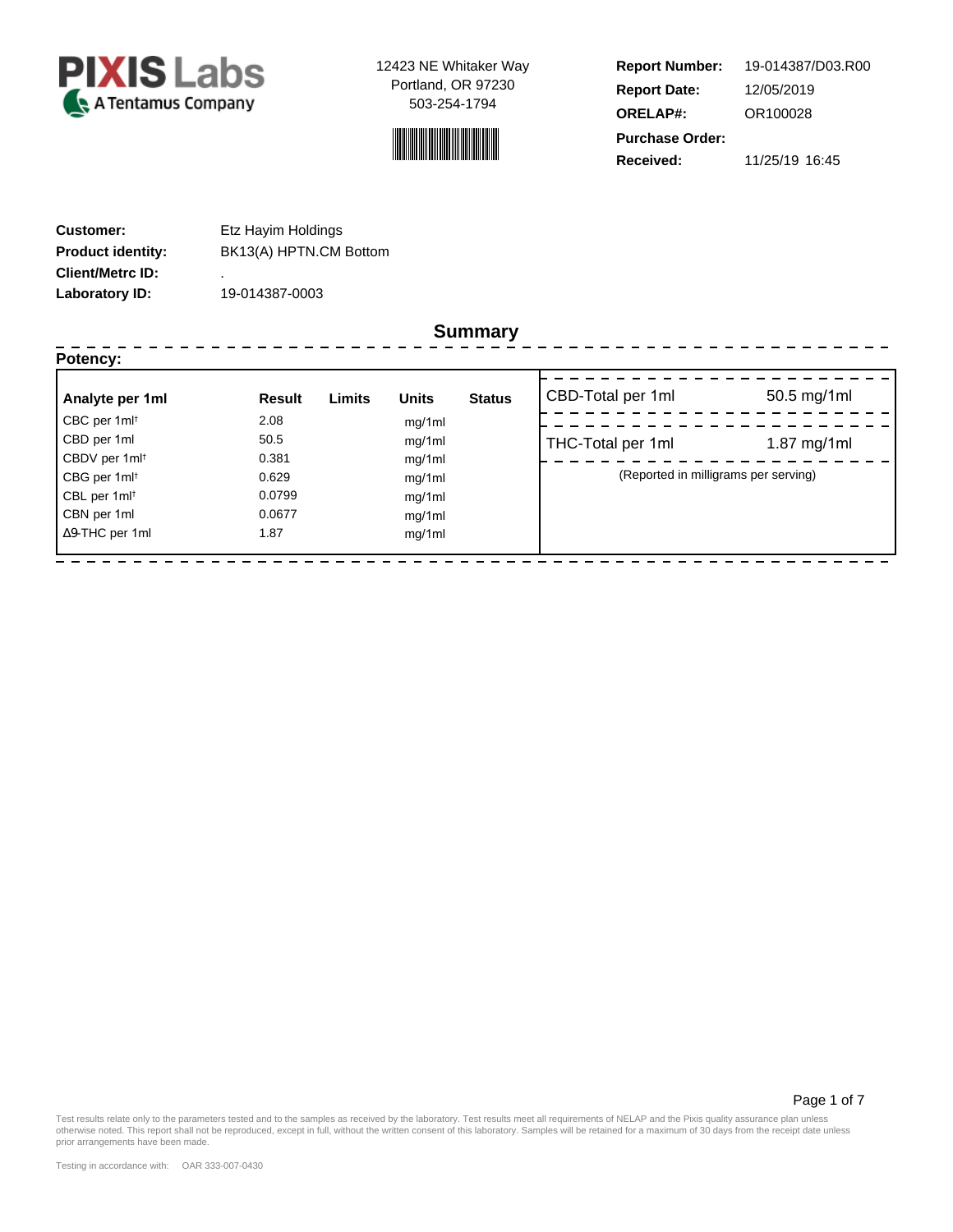



**Report Number: Report Date: ORELAP#:** 12/05/2019 OR100028 **Received:** 11/25/19 16:45 **Purchase Order:** 19-014387/D03.R00

| <b>Customer:</b>         | Etz Hayim Holdings     |
|--------------------------|------------------------|
| <b>Product identity:</b> | BK13(A) HPTN.CM Bottom |
| <b>Client/Metrc ID:</b>  | ٠                      |
| <b>Sample Date:</b>      |                        |
| Laboratory ID:           | 19-014387-0003         |
| <b>Relinguished by:</b>  | ETZHH INC              |
| Temp:                    | 19.3 °C                |
| Serving Size #1:         | 0.945 a                |

### **Sample Results**

| Potency per 1ml                     |         |        | Batch: 1910964 |            |          |                   |              |
|-------------------------------------|---------|--------|----------------|------------|----------|-------------------|--------------|
| Analyte                             | Result  | Limits | <b>Units</b>   | <b>LOQ</b> | Analyze  | <b>Method</b>     | <b>Notes</b> |
| CBC per 1ml <sup>+</sup>            | 2.08    |        | mg/1ml         | 0.0315     | 12/05/19 | J AOAC 2015 V98-6 |              |
| CBC-A per 1ml <sup>+</sup>          | $<$ LOQ |        | mg/1ml         | 0.0315     | 12/05/19 | J AOAC 2015 V98-6 |              |
| CBC-Total per 1ml <sup>+</sup>      | 2.08    |        | mg/1ml         | 0.0591     | 12/05/19 | J AOAC 2015 V98-6 |              |
| CBD per 1ml                         | 50.5    |        | mg/1ml         | 0.0315     | 12/05/19 | J AOAC 2015 V98-6 |              |
| CBD-A per 1ml                       | $<$ LOQ |        | mg/1ml         | 0.0315     | 12/05/19 | J AOAC 2015 V98-6 |              |
| CBD-Total per 1ml                   | 50.5    |        | mg/1ml         | 0.0591     | 12/05/19 | J AOAC 2015 V98-6 |              |
| CBDV per 1ml <sup>+</sup>           | 0.381   |        | mg/1ml         | 0.0315     | 12/05/19 | J AOAC 2015 V98-6 |              |
| CBDV-A per 1ml <sup>+</sup>         | $<$ LOQ |        | mg/1ml         | 0.0315     | 12/05/19 | J AOAC 2015 V98-6 |              |
| CBDV-Total per 1ml <sup>+</sup>     | 0.381   |        | mg/1ml         | 0.0588     | 12/05/19 | J AOAC 2015 V98-6 |              |
| CBG per 1ml <sup>+</sup>            | 0.629   |        | mg/1ml         | 0.0315     | 12/05/19 | J AOAC 2015 V98-6 |              |
| CBG-A per 1ml <sup>+</sup>          | $<$ LOQ |        | mg/1ml         | 0.0315     | 12/05/19 | J AOAC 2015 V98-6 |              |
| CBG-Total per 1ml <sup>+</sup>      | 0.629   |        | mg/1ml         | 0.0591     | 12/05/19 | J AOAC 2015 V98-6 |              |
| CBL per 1ml <sup>+</sup>            | 0.0799  |        | mg/1ml         | 0.0315     | 12/05/19 | J AOAC 2015 V98-6 |              |
| CBN per 1ml                         | 0.0677  |        | mg/1ml         | 0.0315     | 12/05/19 | J AOAC 2015 V98-6 |              |
| $\Delta$ 8-THC per 1ml <sup>+</sup> | $<$ LOQ |        | mg/1ml         | 0.0315     | 12/05/19 | J AOAC 2015 V98-6 |              |
| $\Delta$ 9-THC per 1ml              | 1.87    |        | mg/1ml         | 0.0315     | 12/05/19 | J AOAC 2015 V98-6 |              |
| THC-A per 1ml                       | $<$ LOQ |        | mg/1ml         | 0.0315     | 12/05/19 | J AOAC 2015 V98-6 |              |
| THC-Total per 1ml                   | 1.87    |        | mg/1ml         | 0.0591     | 12/05/19 | J AOAC 2015 V98-6 |              |
| THCV per 1ml <sup>+</sup>           | $<$ LOQ |        | mg/1ml         | 0.0315     | 12/05/19 | J AOAC 2015 V98-6 |              |
| THCV-A per 1ml <sup>+</sup>         | $<$ LOQ |        | mg/1ml         | 0.0315     | 12/05/19 | J AOAC 2015 V98-6 |              |
| THCV-Total per 1ml <sup>+</sup>     | $<$ LOQ |        | mg/1ml         | 0.0588     | 12/05/19 | J AOAC 2015 V98-6 |              |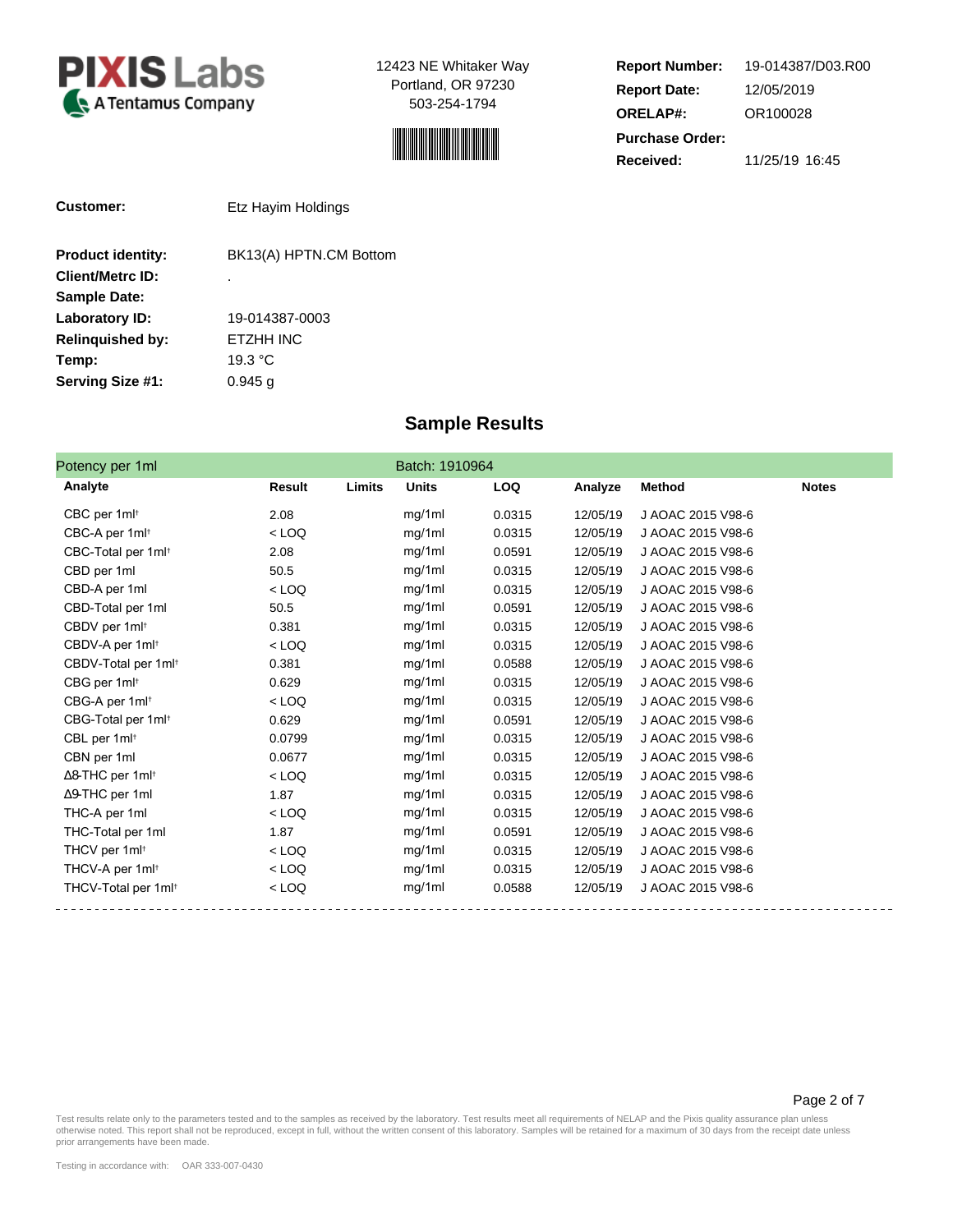



**Report Number: Report Date: ORELAP#:** 12/11/2019 OR100028 **Received:** 11/25/19 16:45 **Purchase Order:** 19-014387/D06.R00

--------------------

| <b>Customer:</b>         | Etz Hayim Holdings |
|--------------------------|--------------------|
| <b>Product identity:</b> | BK13(A) HPTN.CM    |
| <b>Client/Metrc ID:</b>  | ٠                  |
| Laboratory ID:           | 19-014387-0006     |

#### **Summary**

| Terpenes:                                   |                    |                |                             |                    |                |  |
|---------------------------------------------|--------------------|----------------|-----------------------------|--------------------|----------------|--|
| <b>Analyte</b>                              | <b>Percent</b>     | <b>Percent</b> | Analyte                     | Percent            | <b>Percent</b> |  |
|                                             | by weight of Total |                |                             | by weight of Total |                |  |
| $\blacksquare$ ß-Caryophyllene <sup>†</sup> | 0.0288             | 100.00%        | Total Terpenes <sup>†</sup> | 0.0288             | 100.00%        |  |

Page 1 of 9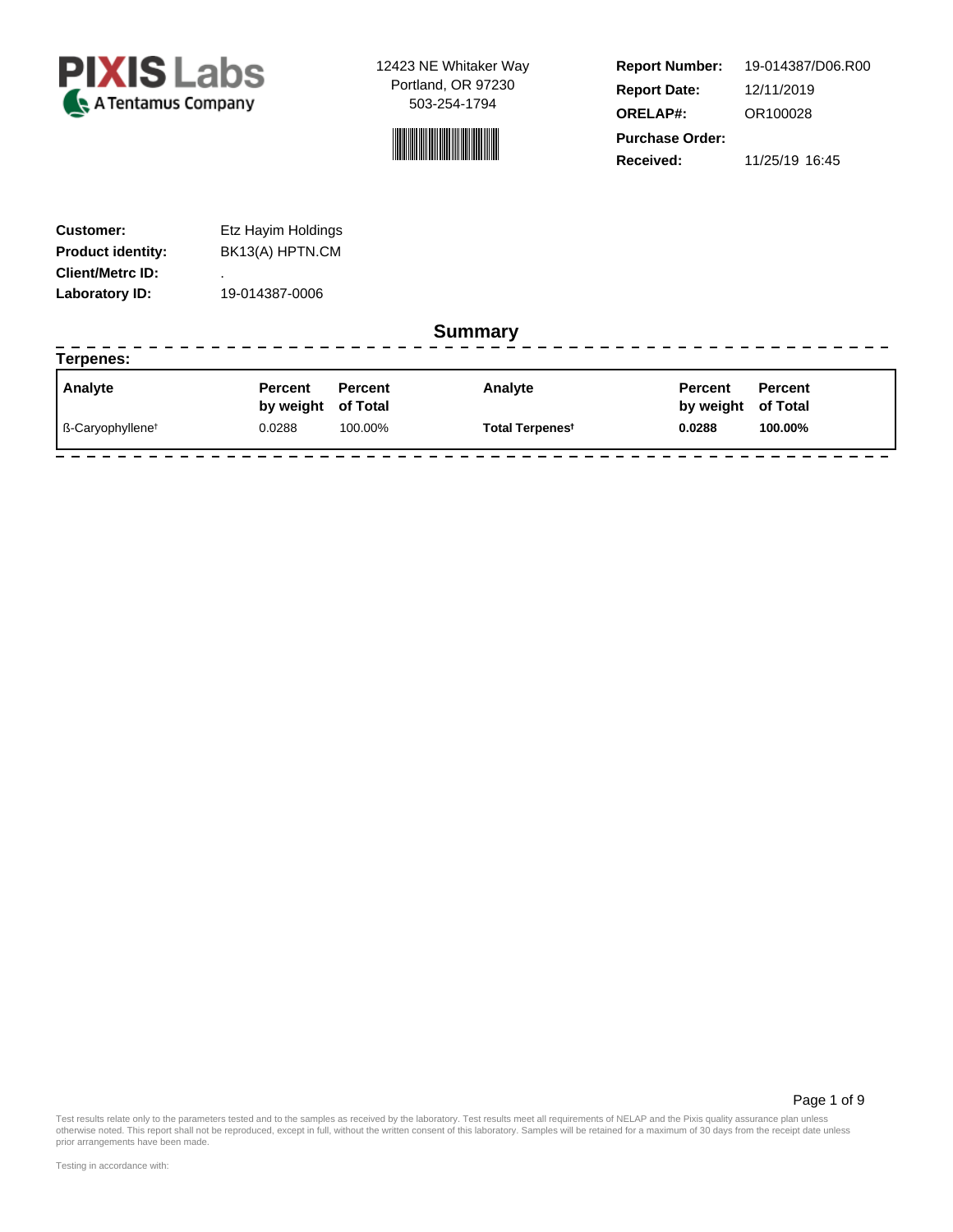



**Report Number: Report Date: ORELAP#:** 12/11/2019 OR100028 **Received:** 11/25/19 16:45 **Purchase Order:** 19-014387/D06.R00

| Terpenes                             |         |            | <b>Method J AOAC 2015 V98-6</b> |              | Units %                          | <b>Batch 1911166</b> |            | Analyze 12/10/19 09:07 AM  |
|--------------------------------------|---------|------------|---------------------------------|--------------|----------------------------------|----------------------|------------|----------------------------|
| Analyte                              | Result  | <b>LOQ</b> | % of Total                      | <b>Notes</b> | Analyte                          | Result               | <b>LOQ</b> | % of Total<br><b>Notes</b> |
| ß-Caryophyllene <sup>t</sup>         | 0.0288  | 0.020      | 100.00%                         |              | Menthol <sup>t</sup>             | $<$ LOQ              | 0.020      | 0.00%                      |
| $(R)-(+)$ -Limonene <sup>†</sup>     | $<$ LOQ | 0.020      | 0.00%                           |              | farnesenet                       | $<$ LOQ              | 0.020      | $0.00\%$                   |
| Humulene <sup>t</sup>                | $<$ LOQ | 0.020      | 0.00%                           |              | (-)-a-Terpineol <sup>+</sup>     | $<$ LOQ              | 0.020      | 0.00%                      |
| (-)-caryophyllene oxide <sup>+</sup> | $<$ LOQ | 0.020      | 0.00%                           |              | $(-)$ -Guaiol <sup>†</sup>       | $<$ LOQ              | 0.020      | 0.00%                      |
| $(-)$ -Isopulegol <sup>†</sup>       | $<$ LOQ | 0.020      | 0.00%                           |              | (-)-ß-Pinene <sup>†</sup>        | $<$ LOQ              | 0.020      | 0.00%                      |
| $(+)$ -Borneol <sup>†</sup>          | $<$ LOQ | 0.020      | 0.00%                           |              | $(+)$ -Cedrol <sup>†</sup>       | $<$ LOQ              | 0.020      | 0.00%                      |
| $(+)$ -fencholt                      | $<$ LOQ | 0.020      | 0.00%                           |              | $(+)$ -Pulegone <sup>†</sup>     | $<$ LOQ              | 0.020      | 0.00%                      |
| $(\pm)$ -Camphor <sup>†</sup>        | $<$ LOQ | 0.020      | 0.00%                           |              | (±)-cis-Nerolidol <sup>†</sup>   | $<$ LOQ              | 0.020      | 0.00%                      |
| $(\pm)$ -fenchone <sup>†</sup>       | $<$ LOQ | 0.020      | 0.00%                           |              | (±)-trans-Nerolidol <sup>†</sup> | $<$ LOQ              | 0.020      | 0.00%                      |
| a-Bisabolol <sup>+</sup>             | $<$ LOQ | 0.020      | 0.00%                           |              | a-cedrene <sup>t</sup>           | $<$ LOQ              | 0.020      | $0.00\%$                   |
| a-phellandrene <sup>t</sup>          | $<$ LOQ | 0.020      | 0.00%                           |              | a-pinene <sup>†</sup>            | $<$ LOQ              | 0.020      | 0.00%                      |
| a-Terpinene <sup>+</sup>             | $<$ LOQ | 0.020      | 0.00%                           |              | Camphene <sup>t</sup>            | $<$ LOQ              | 0.020      | 0.00%                      |
| cis-ß-Ocimene <sup>t</sup>           | $<$ LOQ | 0.006      | 0.00%                           |              | d-3-Carenet                      | $<$ LOQ              | 0.020      | 0.00%                      |
| Eucalyptol <sup>t</sup>              | $<$ LOQ | 0.020      | 0.00%                           |              | gamma-Terpinene <sup>t</sup>     | $<$ LOQ              | 0.020      | 0.00%                      |
| Geraniol <sup>t</sup>                | $<$ LOQ | 0.020      | 0.00%                           |              | Geranyl acetate <sup>t</sup>     | $<$ LOQ              | 0.020      | 0.00%                      |
| Isoborneol <sup>t</sup>              | $<$ LOQ | 0.020      | 0.00%                           |              | Linalool <sup>t</sup>            | $<$ LOQ              | 0.020      | 0.00%                      |
| nerol <sup>+</sup>                   | $<$ LOQ | 0.020      | 0.00%                           |              | p-Cymene <sup>t</sup>            | $<$ LOQ              | 0.020      | 0.00%                      |
| Sabinene <sup>t</sup>                | $<$ LOQ | 0.020      | 0.00%                           |              | Sabinene hydrate <sup>t</sup>    | $<$ LOQ              | 0.020      | 0.00%                      |
| ß-Myrcene <sup>↑</sup>               | $<$ LOQ | 0.020      | 0.00%                           |              | Terpinolene <sup>t</sup>         | $<$ LOQ              | 0.020      | 0.00%                      |
| trans-ß-Ocimene <sup>t</sup>         | $<$ LOQ | 0.013      | 0.00%                           |              | valencene <sup>+</sup>           | $<$ LOQ              | 0.020      | 0.00%                      |
|                                      |         |            |                                 |              |                                  |                      |            |                            |

**Total Terpenes 0.0288**

%

ß-Caryophyllene

Page 3 of 9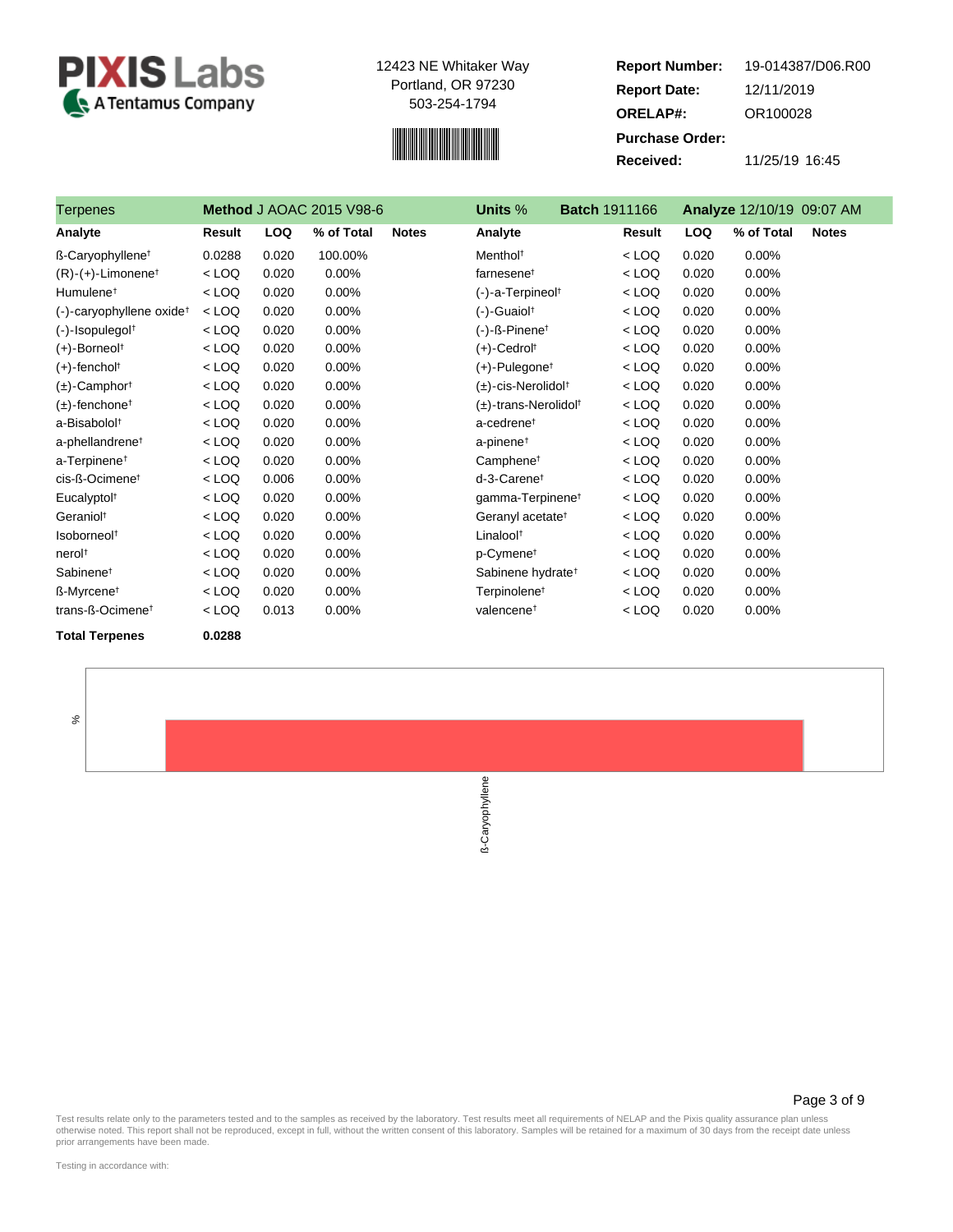



**Report Number: Report Date: ORELAP#:** 12/11/2019 OR100028 **Received:** 11/25/19 16:45 **Purchase Order:** 19-014387/D06.R00



Page 4 of 9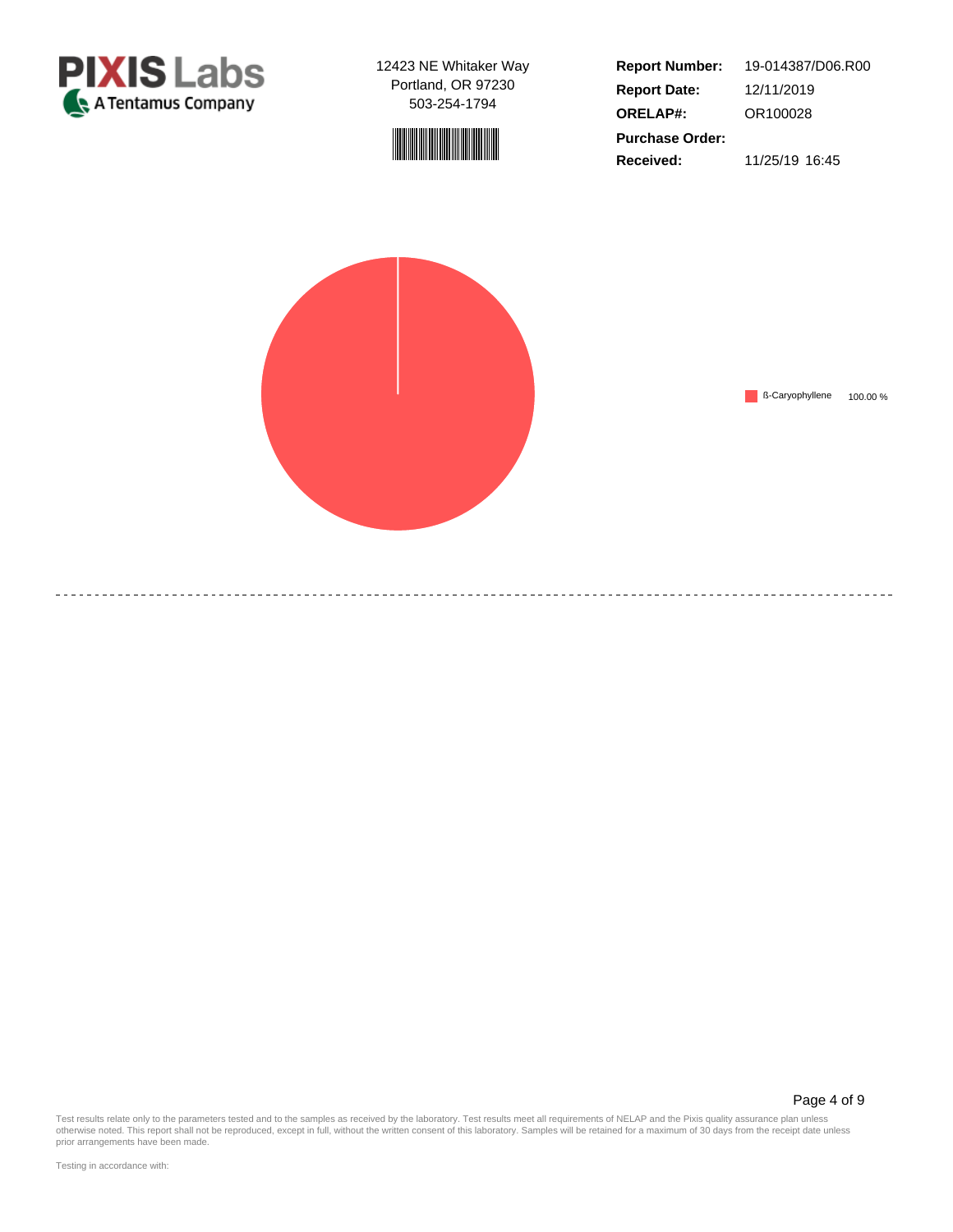



**Report Number: Report Date: ORELAP#:** 12/11/2019 OR100028 **Received:** 11/25/19 16:45 **Purchase Order:** 19-014387/D09.R00

--------------

| <b>Customer:</b>         | Etz Hayim Holdings |
|--------------------------|--------------------|
| <b>Product identity:</b> | BK13(A) HPTN.CM    |
| <b>Client/Metrc ID:</b>  | ٠                  |
| Laboratory ID:           | 19-014387-0009     |

#### **Summary**

**Metals:**

- - - -

Less than LOQ for all analytes.

 $- - - - - - -$ 

Test results relate only to the parameters tested and to the samples as received by the laboratory. Test results meet all requirements of NELAP and the Pixis quality assurance plan unless<br>otherwise noted. This report shall

Page 1 of 5

prior arrangements have been made.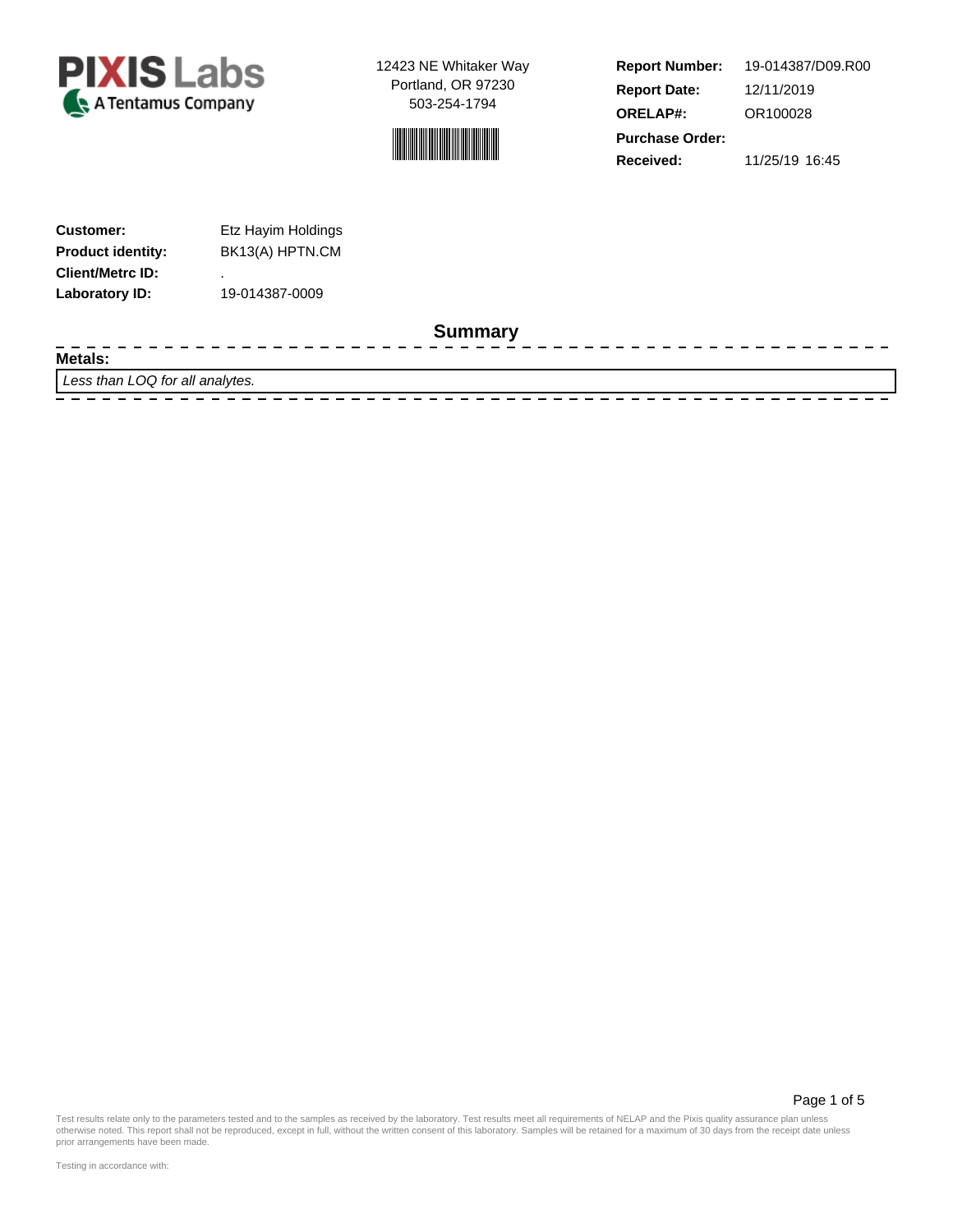



**Report Number: Report Date: ORELAP#:** 12/11/2019 OR100028 **Received:** 11/25/19 16:45 **Purchase Order:** 19-014387/D09.R00

| Customer:                | Etz Hayim Holdings |  |  |  |  |  |
|--------------------------|--------------------|--|--|--|--|--|
| <b>Product identity:</b> | BK13(A) HPTN.CM    |  |  |  |  |  |
| <b>Client/Metrc ID:</b>  | ٠                  |  |  |  |  |  |
| <b>Sample Date:</b>      |                    |  |  |  |  |  |
| Laboratory ID:           | 19-014387-0009     |  |  |  |  |  |
| <b>Relinquished by:</b>  | <b>FTZHH INC</b>   |  |  |  |  |  |
| Temp:                    | 19.3 °C            |  |  |  |  |  |

### **Sample Results**

| <b>Metals</b> |         |        |       |            |                |          |                     |              |
|---------------|---------|--------|-------|------------|----------------|----------|---------------------|--------------|
| Analyte       | Result  | Limits | Units | <b>LOQ</b> | <b>Batch</b>   | Analyze  | <b>Method</b>       | <b>Notes</b> |
| Arsenic       | $<$ LOQ |        | mg/kg |            | 0.0493 1911116 | 12/06/19 | AOAC 2013.06 (mod.) | X, H         |
| Cadmium       | $<$ LOQ |        | mg/kg |            | 0.0493 1911116 | 12/06/19 | AOAC 2013.06 (mod.) | X, H         |
| Lead          | $<$ LOQ |        | mg/kg |            | 0.0493 1911116 | 12/06/19 | AOAC 2013.06 (mod.) | X, H         |
| Mercury       | $<$ LOQ |        | mg/kg |            | 0.0246 1911116 | 12/06/19 | AOAC 2013.06 (mod.) | X, H         |

Page 2 of 5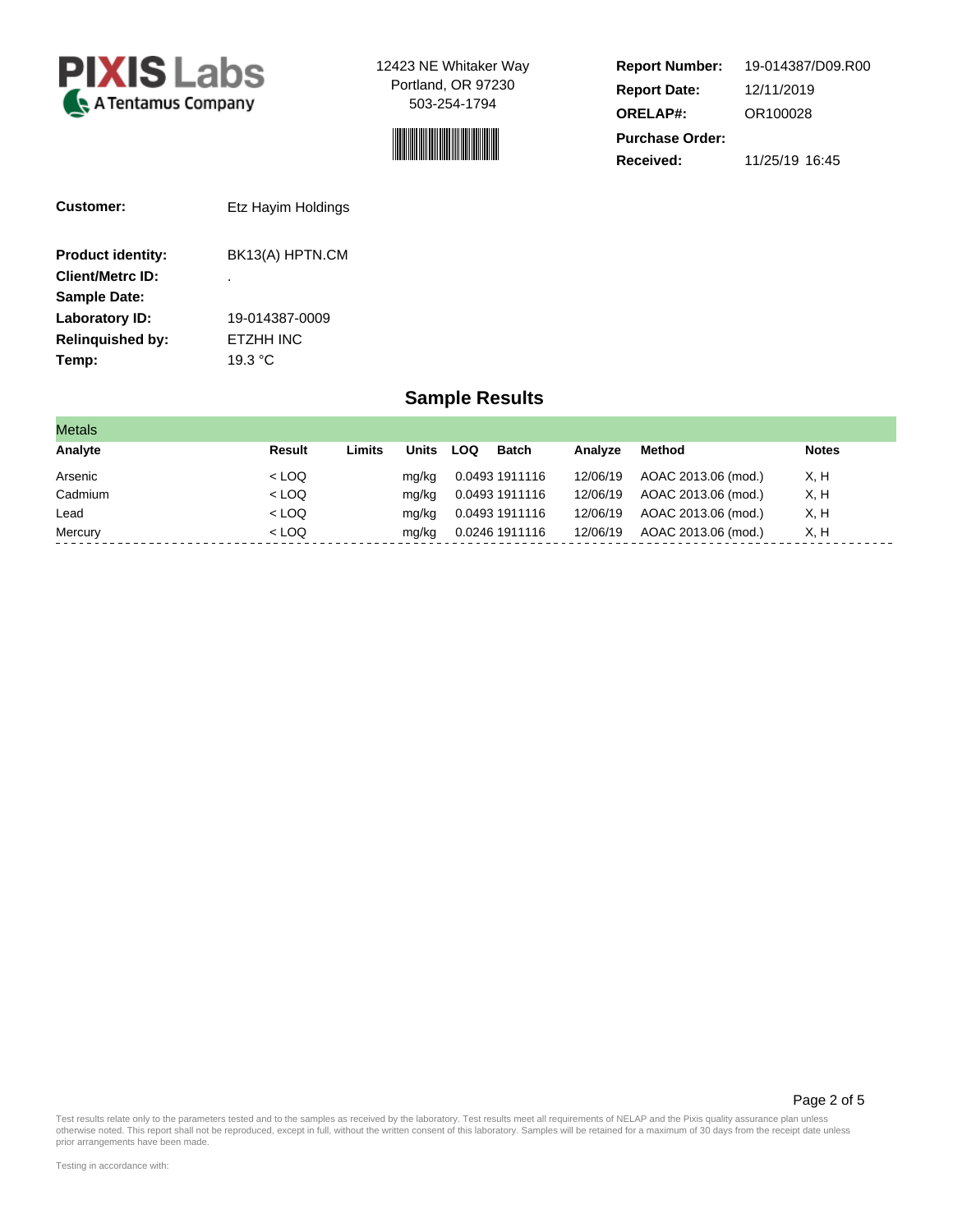



**Report Number: Report Date: ORELAP#:** 12/11/2019 OR100028 **Received:** 11/25/19 16:45 **Purchase Order:** 19-014387/D04.R00

---------------

| <b>Customer:</b>         | Etz Hayim Holdings |  |  |  |  |
|--------------------------|--------------------|--|--|--|--|
| <b>Product identity:</b> | BK13(A) HPTN.CM    |  |  |  |  |
| <b>Client/Metrc ID:</b>  | ٠                  |  |  |  |  |
| Laboratory ID:           | 19-014387-0004     |  |  |  |  |

#### **Summary**

**Pesticides:**

 $\frac{1}{2}$ 

All analytes passing and less than LOQ.

 $- - - - - -$ 

Page 1 of 7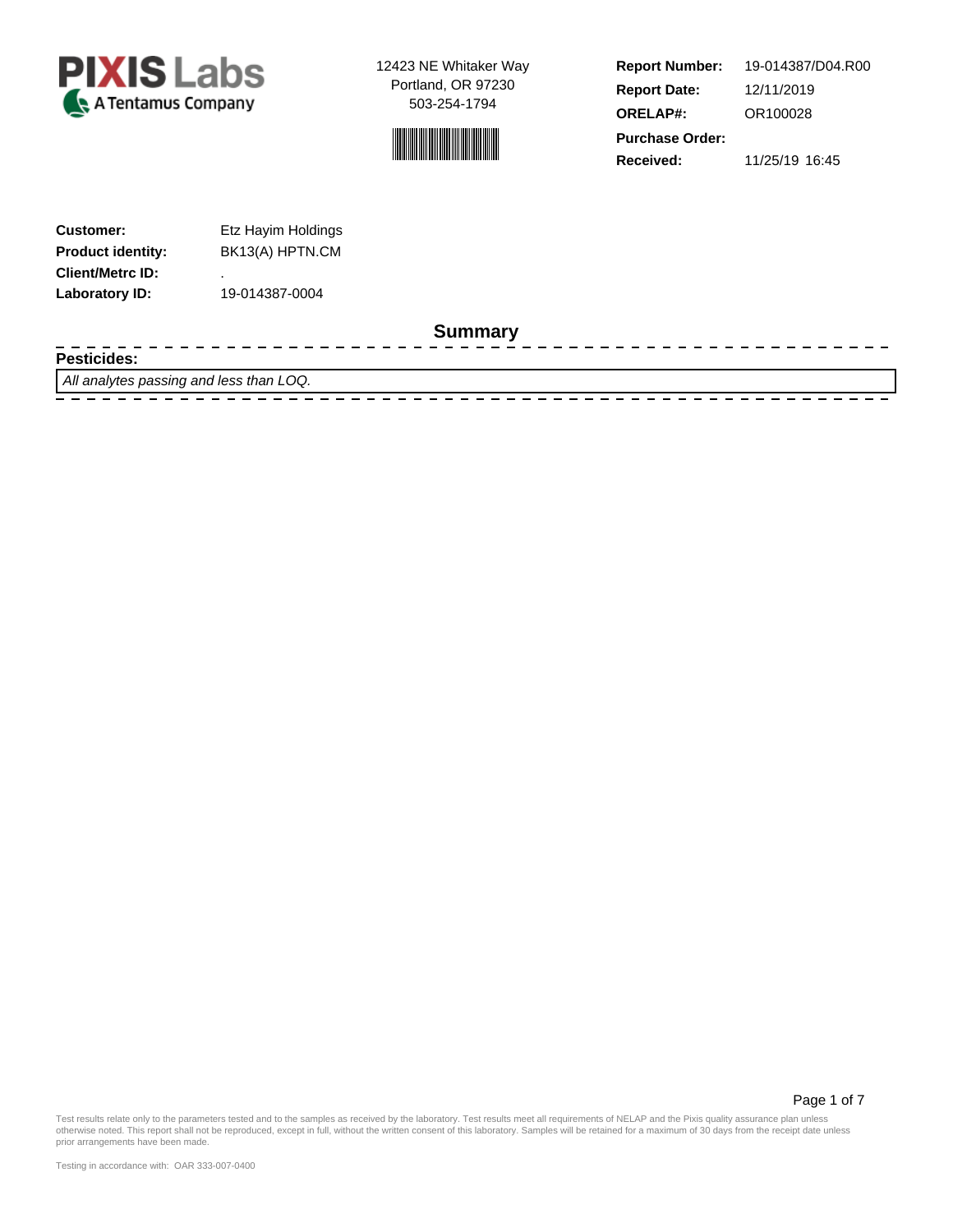



**Report Number: Report Date: ORELAP#:** 12/11/2019 OR100028 **Received:** 11/25/19 16:45 **Purchase Order:** 19-014387/D04.R00

| Customer:                | Etz Hayim Holdings |
|--------------------------|--------------------|
| <b>Product identity:</b> | BK13(A) HPTN.CM    |
| <b>Client/Metrc ID:</b>  | ٠                  |
| <b>Sample Date:</b>      |                    |
| Laboratory ID:           | 19-014387-0004     |
| <b>Relinquished by:</b>  | <b>ETZHH INC</b>   |

**Temp:** 19.3 °C

### **Sample Results**

| <b>Pesticides</b> |         |      |                                | Method AOAC 2007.01 & EN 15662 (mod) Units mg/kg Batch 1911114 |               |      | Analyze 12/06/19 03:57 PM |
|-------------------|---------|------|--------------------------------|----------------------------------------------------------------|---------------|------|---------------------------|
| Analyte           | Result  |      | <b>Limits LOQ Status Notes</b> | Analyte                                                        | <b>Result</b> |      | Limits LOQ Status Notes   |
| Abamectin         | $<$ LOQ | 0.50 | $0.250$ pass                   | Acephate                                                       | $<$ LOQ       | 0.40 | $0.250$ pass              |
| Acequinocyl       | $<$ LOQ | 2.0  | $1.00$ pass                    | Acetamiprid                                                    | $<$ LOQ       | 0.20 | $0.100$ pass              |
| Aldicarb          | $<$ LOQ | 0.40 | 0.200 pass                     | Azoxystrobin                                                   | $<$ LOQ       | 0.20 | $0.100$ pass              |
| <b>Bifenazate</b> | $<$ LOQ | 0.20 | $0.100$ pass                   | <b>Bifenthrin</b>                                              | $<$ LOQ       | 0.20 | 0.100 pass                |
| <b>Boscalid</b>   | $<$ LOQ | 0.40 | $0.200$ pass                   | Carbaryl                                                       | $<$ LOQ       | 0.20 | $0.100$ pass              |
| Carbofuran        | $<$ LOQ | 0.20 | $0.100$ pass                   | Chlorantraniliprole                                            | $<$ LOQ       | 0.20 | $0.100$ pass              |
| Chlorfenapyr      | $<$ LOQ | 1.0  | $0.500$ pass                   | Chlorpyrifos                                                   | $<$ LOQ       | 0.20 | $0.100$ pass              |
| Clofentezine      | $<$ LOQ | 0.20 | $0.100$ pass                   | Cyfluthrin                                                     | $<$ LOQ       | 1.0  | 0.500 pass                |
| Cypermethrin      | $<$ LOQ | 1.0  | $0.500$ pass                   | Daminozide                                                     | $<$ LOQ       | 1.0  | $0.500$ pass              |
| Diazinon          | $<$ LOQ | 0.20 | $0.100$ pass                   | <b>Dichlorvos</b>                                              | $<$ LOQ       | 1.0  | 0.500 pass                |
| Dimethoate        | $<$ LOQ | 0.20 | $0.100$ pass                   | Ethoprophos                                                    | $<$ LOQ       | 0.20 | $0.100$ pass              |
| Etofenprox        | $<$ LOQ | 0.40 | $0.200$ pass                   | Etoxazole                                                      | $<$ LOQ       | 0.20 | $0.100$ pass              |
| Fenoxycarb        | $<$ LOQ | 0.20 | $0.100$ pass                   | Fenpyroximate                                                  | $<$ LOQ       | 0.40 | 0.200 pass                |
| Fipronil          | $<$ LOQ | 0.40 | $0.200$ pass                   | Flonicamid                                                     | $<$ LOQ       | 1.0  | $0.400$ pass              |
| Fludioxonil       | $<$ LOQ | 0.40 | $0.200$ pass                   | Hexythiazox                                                    | $<$ LOQ       | 1.0  | $0.400$ pass              |
| Imazalil          | $<$ LOQ | 0.20 | 0.100 pass                     | Imidacloprid                                                   | $<$ LOQ       | 0.40 | $0.200$ pass              |
| Kresoxim-methyl   | $<$ LOQ | 0.40 | $0.200$ pass                   | Malathion                                                      | $<$ LOQ       | 0.20 | $0.100$ pass              |
| Metalaxyl         | $<$ LOQ | 0.20 | $0.100$ pass                   | Methiocarb                                                     | $<$ LOQ       | 0.20 | 0.100 pass                |
| Methomyl          | $<$ LOQ | 0.40 | $0.200$ pass                   | <b>MGK-264</b>                                                 | $<$ LOQ       | 0.20 | $0.100$ pass              |
| Myclobutanil      | $<$ LOQ | 0.20 | $0.100$ pass                   | Naled                                                          | $<$ LOQ       | 0.50 | 0.250 pass                |
| Oxamyl            | $<$ LOQ | 1.0  | $0.500$ pass                   | Paclobutrazole                                                 | $<$ LOQ       | 0.40 | 0.200 pass                |
| Parathion-Methyl  | $<$ LOQ | 0.20 | $0.200$ pass                   | Permethrin                                                     | $<$ LOQ       | 0.20 | $0.100$ pass              |
| Phosmet           | $<$ LOQ | 0.20 | $0.100$ pass                   | Piperonyl butoxide                                             | $<$ LOQ       | 2.0  | $1.00$ pass               |
| Prallethrin       | $<$ LOQ | 0.20 | $0.200$ pass                   | Propiconazole                                                  | $<$ LOQ       | 0.40 | $0.200$ pass              |
| Propoxur          | $<$ LOQ | 0.20 | $0.100$ pass                   | Pyrethrin I (total)                                            | $<$ LOQ       | 1.0  | $0.500$ pass              |
| Pyridaben         | $<$ LOQ | 0.20 | $0.100$ pass                   | Spinosad                                                       | $<$ LOQ       | 0.20 | 0.100 pass                |
| Spiromesifen      | $<$ LOQ | 0.20 | $0.100$ pass                   | Spirotetramat                                                  | $<$ LOQ       | 0.20 | $0.100$ pass              |
| Spiroxamine       | $<$ LOQ | 0.40 | 0.200 pass                     | Tebuconazole                                                   | $<$ LOQ       | 0.40 | $0.200$ pass              |
| Thiacloprid       | $<$ LOQ | 0.20 | $0.100$ pass                   | Thiamethoxam                                                   | $<$ LOQ       | 0.20 | 0.100 pass                |
| Trifloxystrobin   | $<$ LOQ | 0.20 | $0.100$ pass                   |                                                                |               |      |                           |

 $- - -$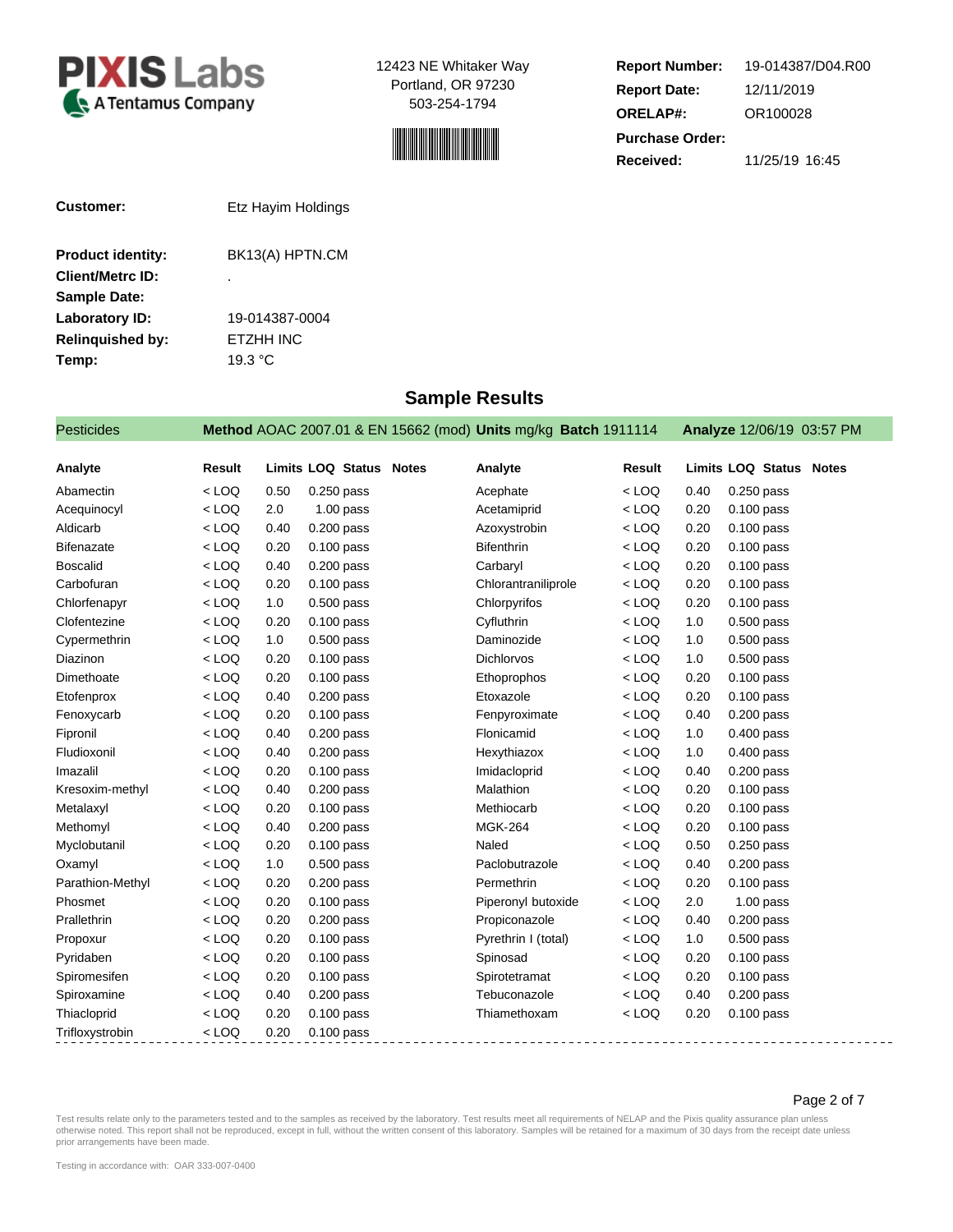



**Report Number: Report Date: ORELAP#:** 12/11/2019 OR100028 **Received:** 11/25/19 16:45 **Purchase Order:** 19-014387/D05.R00

------------------

| <b>Customer:</b>         | Etz Hayim Holdings |
|--------------------------|--------------------|
| <b>Product identity:</b> | BK13(A) HPTN.CM    |
| <b>Client/Metrc ID:</b>  | ٠                  |
| Laboratory ID:           | 19-014387-0005     |

 $\frac{1}{2}$ 

#### **Summary**

**Residual Solvents:**

All analytes passing and less than LOQ.

- - - - -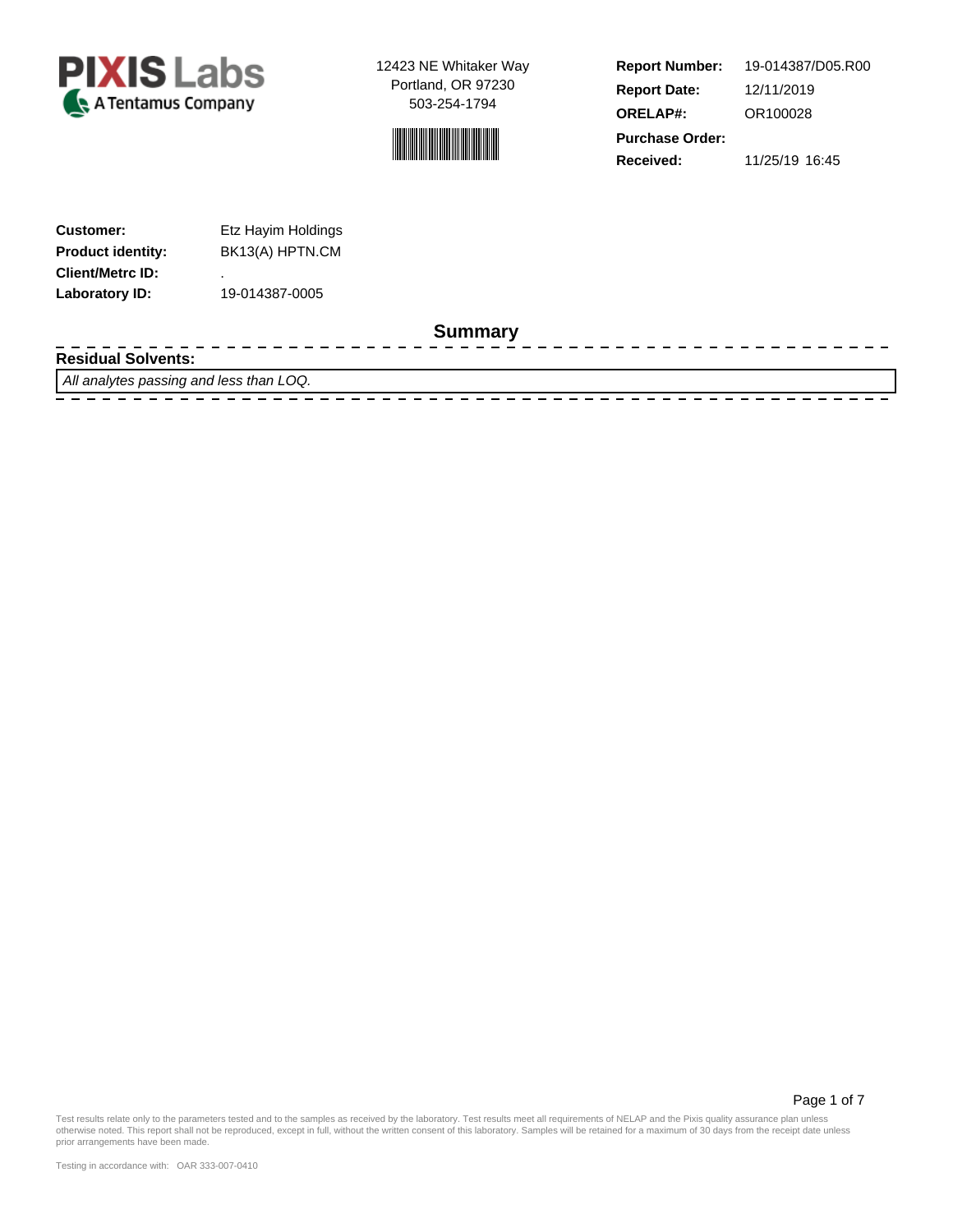



**Report Number: Report Date: ORELAP#:** 12/11/2019 OR100028 **Received:** 11/25/19 16:45 **Purchase Order:** 19-014387/D05.R00

| Customer:                | Etz Hayim Holdings |
|--------------------------|--------------------|
| <b>Product identity:</b> | BK13(A) HPTN.CM    |
| <b>Client/Metrc ID:</b>  | ٠                  |
| <b>Sample Date:</b>      |                    |
| Laboratory ID:           | 19-014387-0005     |
| <b>Relinguished by:</b>  | ETZHH INC          |
| Temp:                    | 19.3 $\degree$ C   |

### **Sample Results**

| <b>Solvents</b>         | Method EPA5021A |                          |      |      | Units µg/g<br><b>Batch 1911137</b> |                      |  | Analyze 12/09/19 09:48 AM |                                |      |      |  |
|-------------------------|-----------------|--------------------------|------|------|------------------------------------|----------------------|--|---------------------------|--------------------------------|------|------|--|
| Analyte                 | Result          | <b>Limits LOQ Status</b> |      |      | <b>Notes</b>                       | Analyte              |  | Result                    | <b>Limits LOQ Status Notes</b> |      |      |  |
| 1,4-Dioxane             | $<$ LOQ         | 380                      | 100  | pass |                                    | 2-Butanol            |  | $<$ LOQ                   | 5000                           | 200  | pass |  |
| 2-Ethoxyethanol         | $<$ LOQ         | 160                      | 30.0 | pass |                                    | 2-Methylbutane       |  | $<$ LOQ                   |                                | 200  |      |  |
| 2-Methylpentane         | $<$ LOQ         |                          | 30.0 |      |                                    | 2-Propanol (IPA)     |  | $<$ LOQ                   | 5000                           | 200  | pass |  |
| 2,2-Dimethylbutane      | $<$ LOQ         |                          | 30.0 |      |                                    | 2,2-Dimethylpropane  |  | $<$ LOQ                   |                                | 200  |      |  |
| 2,3-Dimethylbutane      | $<$ LOQ         |                          | 30.0 |      |                                    | 3-Methylpentane      |  | $<$ LOQ                   |                                | 30.0 |      |  |
| Acetone                 | $<$ LOQ         | 5000                     | 200  | pass |                                    | Acetonitrile         |  | $<$ LOQ                   | 410                            | 100  | pass |  |
| Benzene                 | $<$ LOQ         | 2.00                     | 1.00 | pass |                                    | Butanes (sum)        |  | $<$ LOQ                   | 5000                           | 400  | pass |  |
| Cyclohexane             | $<$ LOQ         | 3880                     | 200  | pass |                                    | Ethanol <sup>†</sup> |  | $<$ LOQ                   |                                | 200  |      |  |
| Ethyl acetate           | $<$ LOQ         | 5000                     | 200  | pass |                                    | Ethyl benzene        |  | $<$ LOQ                   |                                | 200  |      |  |
| Ethyl ether             | $<$ LOQ         | 5000                     | 200  | pass |                                    | Ethylene glycol      |  | $<$ LOQ                   | 620                            | 200  | pass |  |
| Ethylene oxide          | $<$ LOQ         | 50.0                     | 30.0 | pass |                                    | Hexanes (sum)        |  | $<$ LOQ                   | 290                            | 150  | pass |  |
| Isopropyl acetate       | $<$ LOQ         | 5000                     | 200  | pass |                                    | Isopropylbenzene     |  | $<$ LOQ                   | 70.0                           | 30.0 | pass |  |
| m,p-Xylene              | $<$ LOQ         |                          | 200  |      |                                    | Methanol             |  | $<$ LOQ                   | 3000                           | 200  | pass |  |
| Methylene chloride      | $<$ LOQ         | 600                      | 200  | pass |                                    | Methylpropane        |  | $<$ LOQ                   |                                | 200  |      |  |
| n-Butane                | $<$ LOQ         |                          | 200  |      |                                    | n-Heptane            |  | $<$ LOQ                   | 5000                           | 200  | pass |  |
| n-Hexane                | $<$ LOQ         |                          | 30.0 |      |                                    | n-Pentane            |  | $<$ LOQ                   |                                | 200  |      |  |
| o-Xylene                | $<$ LOQ         |                          | 200  |      |                                    | Pentanes (sum)       |  | $<$ LOQ                   | 5000                           | 600  | pass |  |
| Propane                 | $<$ LOQ         | 5000                     | 200  | pass |                                    | Tetrahydrofuran      |  | $<$ LOQ                   | 720                            | 100  | pass |  |
| Toluene                 | $<$ LOQ         | 890                      | 100  | pass |                                    | <b>Total Xylenes</b> |  | $<$ LOQ                   |                                | 400  |      |  |
| Total Xylenes and Ethyl | $<$ LOQ         | 2170                     | 600  | pass |                                    |                      |  |                           |                                |      |      |  |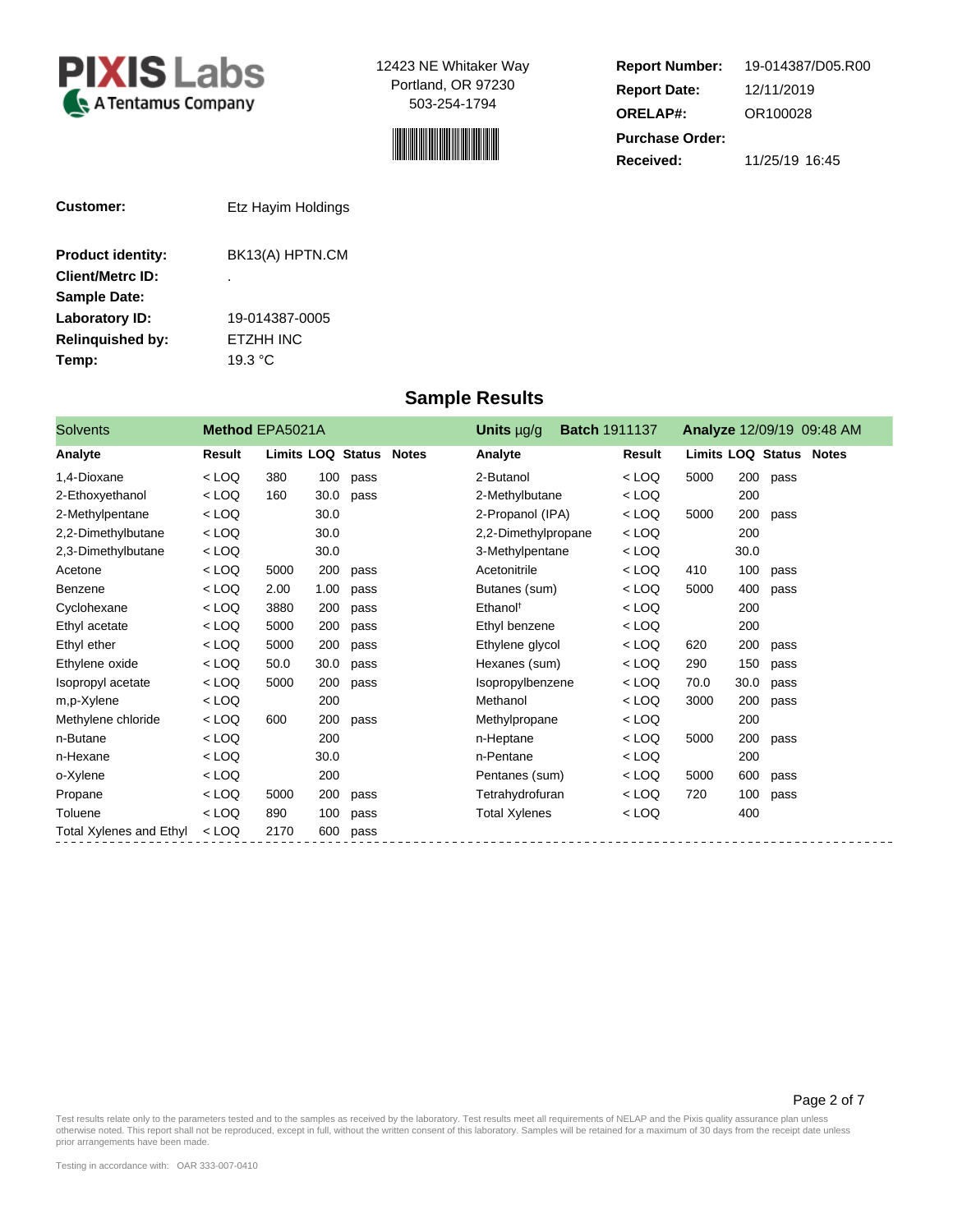



**Report Number: Report Date: ORELAP#:** 12/11/2019 OR100028 **Received:** 11/25/19 16:45 **Purchase Order:** 19-014387/D07.R00

--------------

| <b>Customer:</b>         | Etz Hayim Holdings |
|--------------------------|--------------------|
| <b>Product identity:</b> | BK13(A) HPTN.CM    |
| <b>Client/Metrc ID:</b>  | ٠                  |
| Laboratory ID:           | 19-014387-0007     |

 $\frac{1}{2} \frac{1}{2} \frac{1}{2} \frac{1}{2} \frac{1}{2} \frac{1}{2} \frac{1}{2} \frac{1}{2} \frac{1}{2} \frac{1}{2} \frac{1}{2} \frac{1}{2} \frac{1}{2} \frac{1}{2} \frac{1}{2} \frac{1}{2} \frac{1}{2} \frac{1}{2} \frac{1}{2} \frac{1}{2} \frac{1}{2} \frac{1}{2} \frac{1}{2} \frac{1}{2} \frac{1}{2} \frac{1}{2} \frac{1}{2} \frac{1}{2} \frac{1}{2} \frac{1}{2} \frac{1}{2} \frac{$ 

### **Summary**

- - - -**Microbiology:**

Less than LOQ for all analytes. 

Page 1 of 5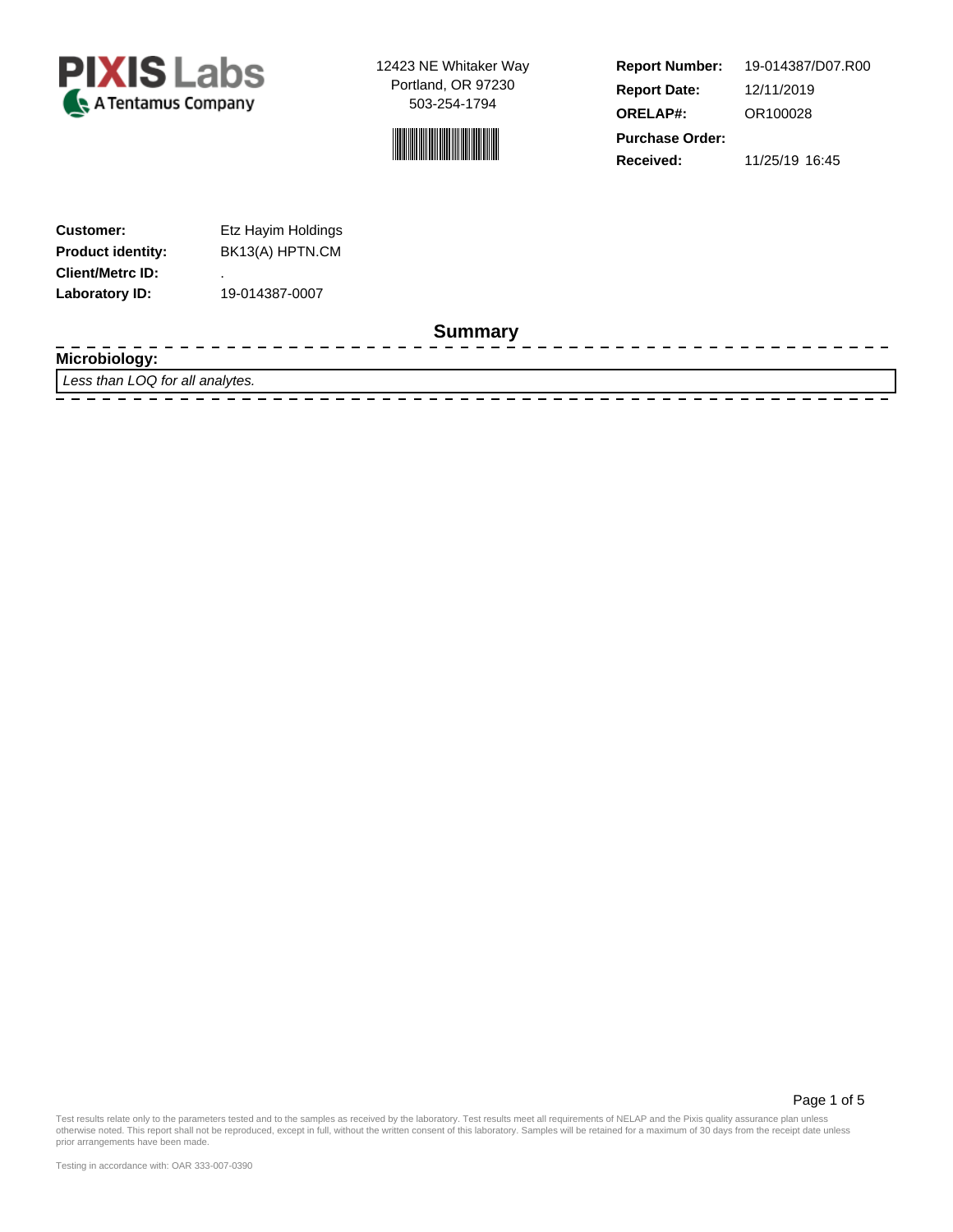



**Report Number: Report Date: ORELAP#:** 12/11/2019 OR100028 **Received:** 11/25/19 16:45 **Purchase Order:** 19-014387/D07.R00

| Customer:                | Etz Hayim Holdings |  |  |  |  |  |
|--------------------------|--------------------|--|--|--|--|--|
| <b>Product identity:</b> | BK13(A) HPTN.CM    |  |  |  |  |  |
| <b>Client/Metrc ID:</b>  | ٠                  |  |  |  |  |  |
| <b>Sample Date:</b>      |                    |  |  |  |  |  |
| Laboratory ID:           | 19-014387-0007     |  |  |  |  |  |
| <b>Relinguished by:</b>  | ETZHH INC          |  |  |  |  |  |
| Temp:                    | 19.3 °C            |  |  |  |  |  |

### **Sample Results**

| Microbiology            |        |        |       |     |            |         |                               |              |
|-------------------------|--------|--------|-------|-----|------------|---------|-------------------------------|--------------|
| Analyte                 | Result | .imits | Units | LOQ | Batch      | Analyze | Method                        | <b>Notes</b> |
| Mold (RAPID Petrifilm)  | < LOQ  |        | cfu/g |     | 10 1911078 |         | 12/08/19 AOAC 2014.05 (RAPID) |              |
| Yeast (RAPID Petrifilm) | < LOQ  |        | cfu/a | 10. | 1911078    |         | 12/08/19 AOAC 2014.05 (RAPID) |              |

Page 2 of 5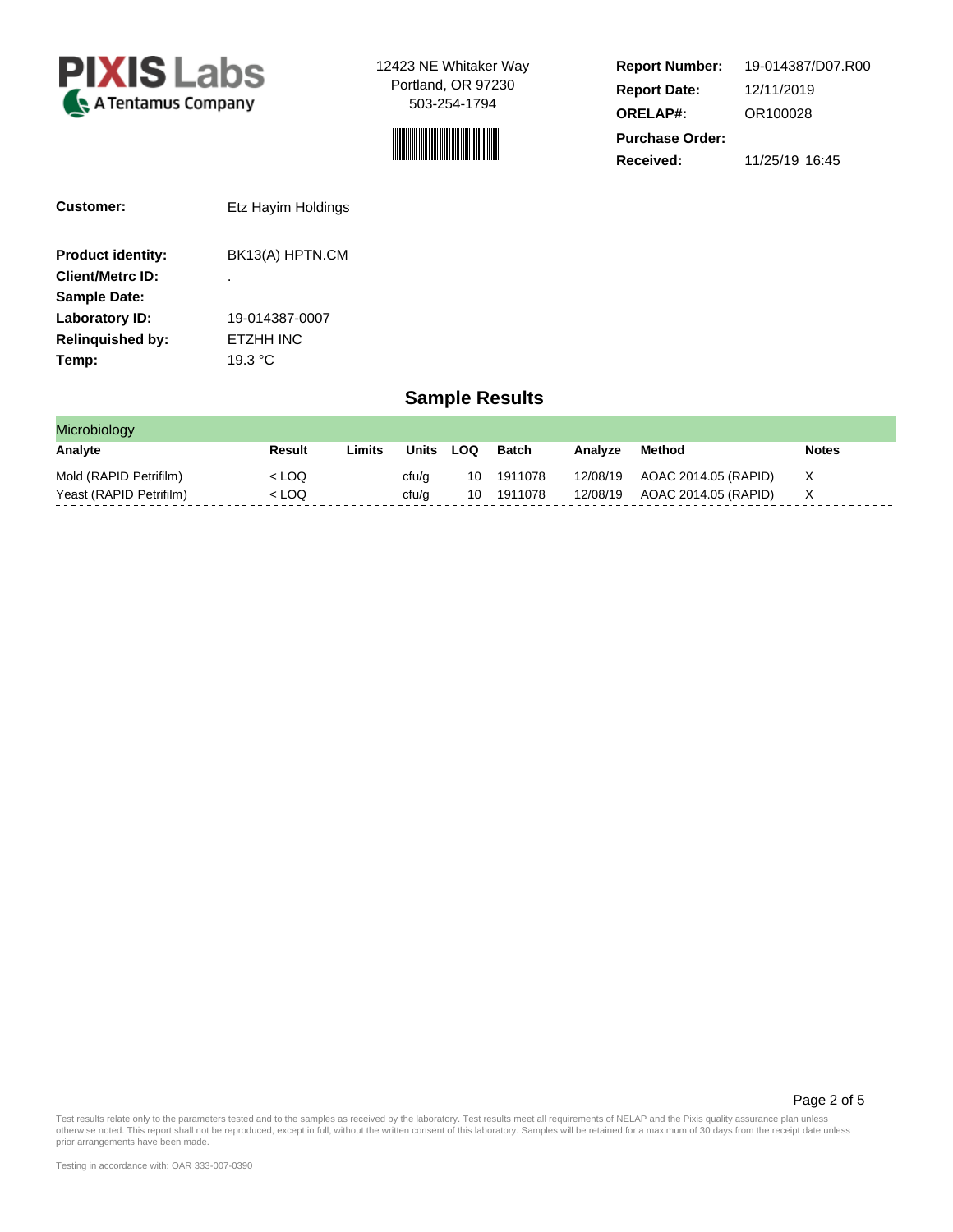



**Report Number: Report Date: ORELAP#:** 12/11/2019 OR100028 **Received:** 11/25/19 16:45 **Purchase Order:** 19-014387/D08.R00

| <b>Customer:</b>         | Etz Hayim Holdings |
|--------------------------|--------------------|
| <b>Product identity:</b> | BK13(A) HPTN.CM    |
| <b>Client/Metrc ID:</b>  | ٠                  |
| Laboratory ID:           | 19-014387-0008     |

#### **Summary**

- - - - $\frac{1}{2} \frac{1}{2} \frac{1}{2} \frac{1}{2} \frac{1}{2} \frac{1}{2} \frac{1}{2} \frac{1}{2} \frac{1}{2} \frac{1}{2} \frac{1}{2} \frac{1}{2} \frac{1}{2} \frac{1}{2} \frac{1}{2} \frac{1}{2} \frac{1}{2} \frac{1}{2} \frac{1}{2} \frac{1}{2} \frac{1}{2} \frac{1}{2} \frac{1}{2} \frac{1}{2} \frac{1}{2} \frac{1}{2} \frac{1}{2} \frac{1}{2} \frac{1}{2} \frac{1}{2} \frac{1}{2} \frac{$ -------------**Microbiology:** Less than LOQ for all analytes.